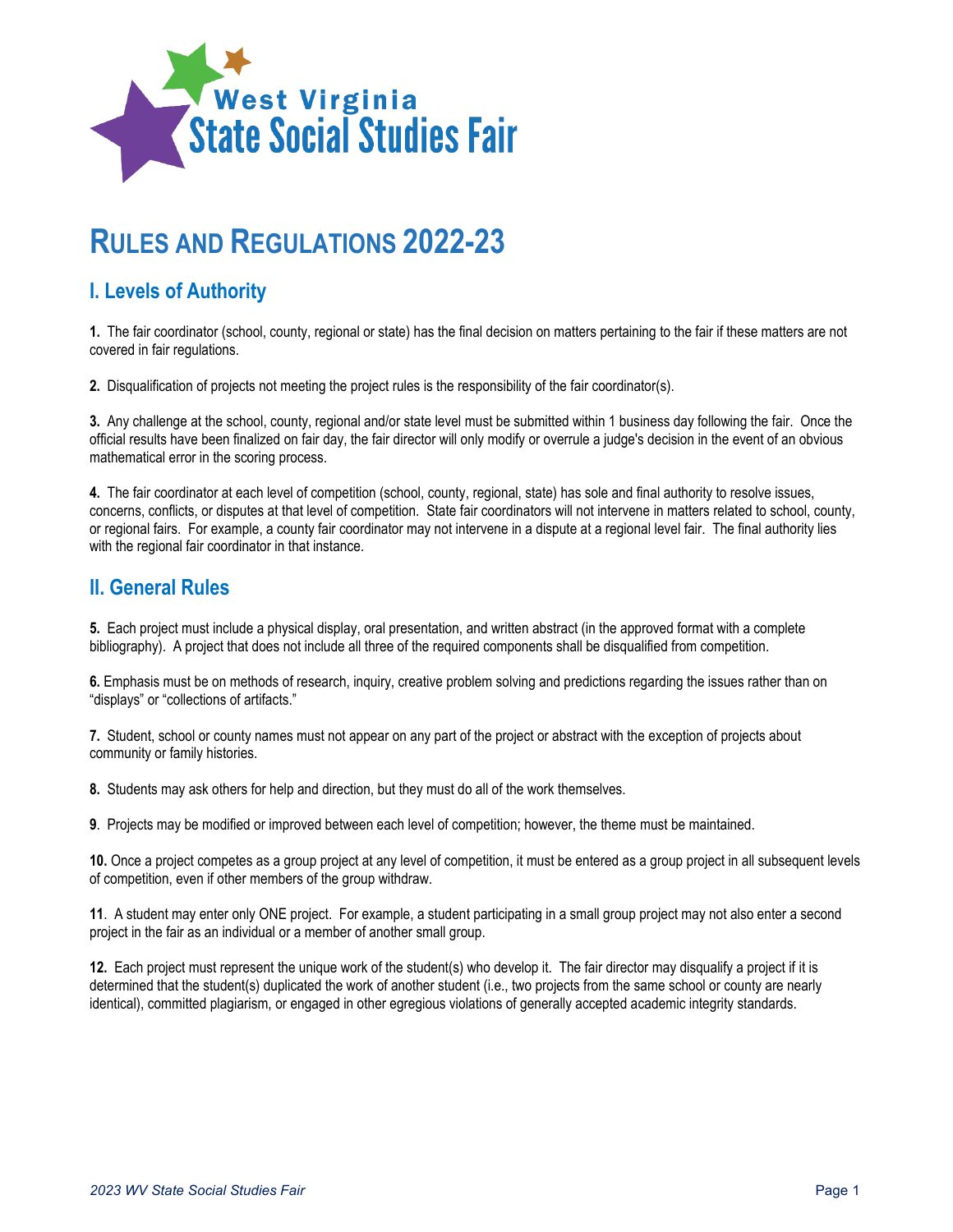## **III. Registration**

**13**. The registration process for school and county fairs will be determined by the school or county fair coordinator.

**14.** County fair coordinators are responsible for registering projects for regional fairs using the WV State Social Studies Fair Online Registration System at www.wvssfair.com. Use of this system is mandatory. Detailed information on the use of the Online Registration System will be provided to county and regional fair coordinators.

**15**. Regional fair coordinators are responsible for registering projects for the State Social Studies Fair. Detailed information on the registration process will be provided to regional fair coordinators.

**16**. At the State Social Studies Fair, students are not required to register or "check in" on the day of the fair. Upon arrival, students may proceed directly to their assigned project numbers and assemble their projects. Project numbers will be posted to www.wvssfair.com at least one week prior to the fair date.

**17**. It is the responsibility of the fair coordinator (county or regional) to ensure the accuracy of registration information (student names, project titles, category selections, etc.) prior to submission.

## **IV. Levels of Competition**

**18.** There will be four levels of competition: school, county, regional, and state.

**19.** Counties may send only their first place winners in each Division, Category and Type to the regional fair. Regions may send only their first place winners in each Division, Category and Type to the State Fair in Charleston. A first place winner is defined as the highest scoring project in the Division/Category/Type with a score of 90 or above. A project must score a minimum of 90 out of 100 points to move on as a first place winner to the next level of competition. If no project scores 90 points or better in a certain category then no project from that category will move on to the next level of competition.

**20.** In the event that a first place project at a regional fair is unable to attend the state fair, a second place project may be substituted if: 1) The substitution is made BEFORE the regional fair coordinator submits project information to the State Social Studies Fair; AND 2) The second place project scored 90 or above at the regional fair. NO substitutions may be made after project information has been submitted to the state.

## **V. Project Classifications**

**21**. All projects must be classified by the exhibitor at the time of entry by division (grade level), category (subject), and type (individual or group).

**22**. Divisions: Division I (Grades 3-5), Division II (Grade 6-8), and Division III (Grades 9-12).

**23.** Categories: Anthropology, Economics, Geography, Political Science, Psychology, Sociology, State and Local Studies, United States History, World History.

**24.** Types: Individual – Only one person works on the project and deliver the oral presentation alone; Small Group – Two to five students work on the project and deliver the oral presentation together.

**25.** A regional may submit no more than ONE first place project in each division / category / type for competition at the state fair. It is thus possible for a county to send 27 individual and 27 small group projects to the regional fair and the region could send 54 projects to the State Fair (27 individual and 27 small group).

**26**. Projects in a specific division / category / type will compete only against other projects of the same division / category / type. For example, a project classified as Division I, Anthropology, Individual will only compete against other Division I, Anthropology, Individual projects.

**27**. If a classification is questioned, a final determination will be made by the school, county, regional or state coordinator.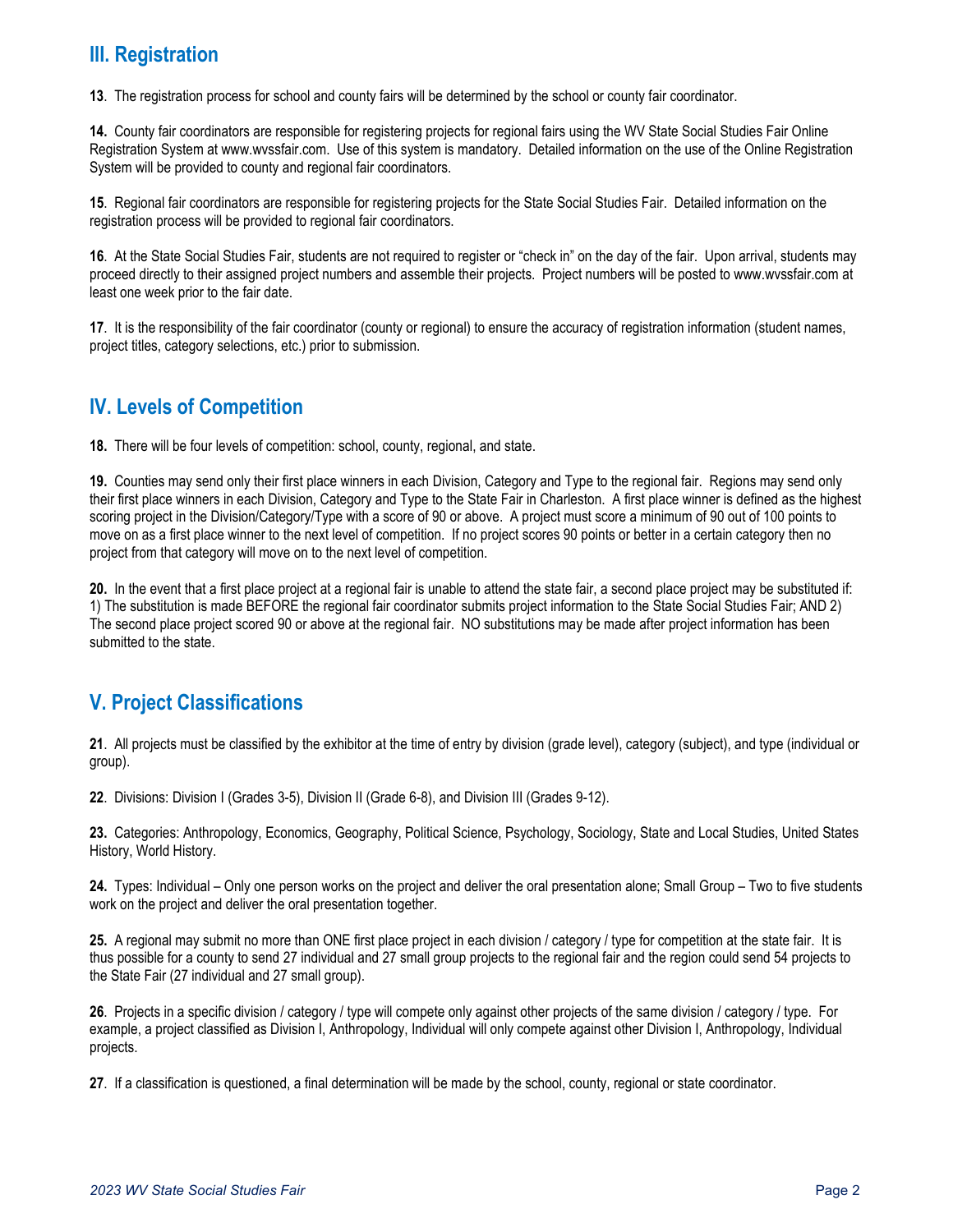# **VI. Project Displays**

**28**. Each project must include a physical display. The display may be a traditional physical display with artifacts, a multimedia presentation, or a combination of both.

**29**. The display area must be no larger than 30 inches front to back, 36 inches wide, and 48 inches high. No part of the physical or digital display may extend beyond the established size limitations. Any project exceeding the maximum established dimensions will be disqualified from the competition.

**30.** The display must be assembled on tables provided by the WV State Social Studies Fair. Students are NOT permitted to bring their own tables.

**31.** The space under the table directly beneath the project may be used for storage.

**32**. Items may hang from the front of the table (table cloths, charts, etc.).

**33.** Display items may NOT be placed in the aisle, even during the oral presentation.

**34**. Items of value should not be left unattended with the project display. This includes computers, DVD players, MP3 players, digital photo frames, collectible items (coins, stamps, etc.), and any artifacts that might be easily pilfered. Such items should remain in the student's possession at all times. Judges will allow time for students to return these items to the project display immediately prior to the oral presentation.

**35.** Food items may be included as part of a physical display, but must remain in sealed containers at all times. Food may not be offered to judges, other participants or members of the public for consumption. Consideration must be given to individuals with food allergies. The Fair Director may order the removal of any food item that poses a health or safety risk to others.

#### **VII. Electronic Devices**

**36**. Electronic devices (personal laptops, DVD players, MP3 players, cell phones, digital cameras, handheld gaming equipment, or audio recorders) may be incorporated into the physical display and/or oral presentation. A digital display such as a laptop may be used exclusively as the physical display or presentation. Electronic devices should not be left with the project display. Such items should remain in the student's possession at all times.

**37.** Computers and other electronic devices must be provided by the student.

**38.** Sound may be played at the time of the oral presentation ONLY. Volume must be limited so it does not interfere with other students' presentations.

**39.** Electrical outlets will NOT be provided for project displays. All electronic devices must be battery operated.

**40.** An internet connection may be used as part of a project display ONLY if the student provides a means of connecting (laptop air card or phone with cellular connectivity). At the State level competition, use of the Charleston Civic Center's internet connection (wireless or wired) will not be authorized under any circumstance.

#### **VIII. Written Abstracts**

**41.** Each project must have a written abstract in the approved format (see abstract template). A physical copy of the abstract must remain in the display area at all times.

- **42.** Abstracts may be handwritten or typed.
- **43.** Abstracts must be self-explanatory.
- **44.** Points may be deducted for grammatical and spelling errors.
- **45.** The abstract must include a complete bibliography in either APA or MLA format.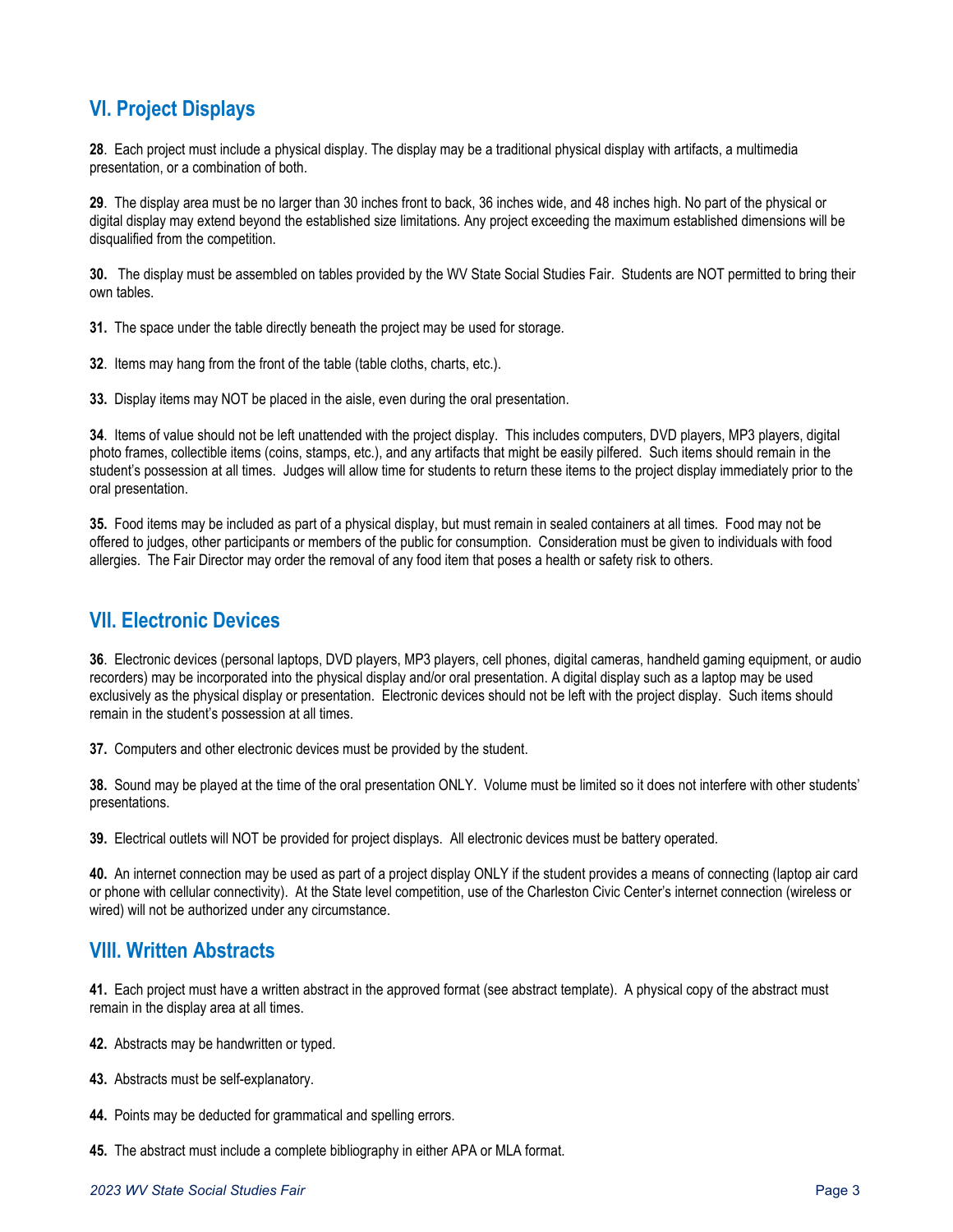## **IX. Oral Presentation**

**46.** All projects will include an oral presentation. Participants should notify fair officials IMMEDIATELY if they are denied the opportunity to deliver their complete oral presentation.

**47.** Oral presentations for individual projects must not exceed 5 minutes. Oral presentations for small group projects must not exceed 10 minutes in length. The question and answer period is not included in the oral presentation time limit.

**48.** Each student participant in a small group project must have a speaking part in the oral presentation.

**49.** Each student should be prepared to respond to questions from judges.

**50**. If a member of the small group has an acceptable excuse for being unable to attend, the other members of the group may represent the project.

**51.** Oral presentations may not be pre-recorded.

#### **X. Judging and Awards**

**52.** Each project at the state level competition will be assigned a judging time and project number. Project numbers will be posted to the State Social Studies Fair website at www.wvssfair.com at least one week prior to the fair date. Judging times will NOT be provided prior to the fair date. Requests for time changes or for specific judging times will NOT be honored.

**53**. First, second, and third place awards may be given to the three highest scoring projects in each Division/Category/Type that meet minimum score requirements. A project must score a minimum of 90 out of 100 points to be identified as a first place winner, 80 or above to be identified as a second place winner, and 70 or above to be identified as a third place winner. Because of the minimum score requirements, it is possible for a category to have no winning projects.

**54.** Honorable mention awards are granted upon the judges' recommendation and are not dependent upon the score. An honorable mention award is not considered a fourth place award. Judges are not required to award an honorable mention.

**55.** Ties for first, second or third place awards are not permitted at the school, county, regional or state level.

**56.** At the State Social Studies Fair, winning projects will be identified with a ribbon or sticker prior to the public viewing. Only those students whose projects are identified with a sticker or ribbon are required to remain for the awards ceremony. Students who are unable to attend the awards ceremony must identify someone to receive their award. Awards will NOT be mailed.

**57.** Access to the project display room is limited to fair officials, judges, and students during the scheduled judging period. Parents and teachers may not accompany students into the project display area during the scheduled judging period.

**58.** Projects may not be removed until after the public viewing. Students who are unable to retrieve their projects following the public viewing and awards ceremony must identify someone to do so. Anything left at the fair will be discarded at the conclusion of the event.

**59.** Projects that win first place at the state level will not be eligible to compete in school, county, regional or state fairs in subsequent years.

**60**. Issues or concerns about the judging process, particularly those issues related to oral presentations, must be addressed with the fair coordinator immediately. It is often impossible to resolve such matters after a category has closed and judges have been dismissed.

**61.** At the state level, student copies of score cards will be provided to county fair coordinators ONLY. State fair officials will not release score cards directly to students or parents.

**62**. Due to potential conflicts, immediate relatives (parents, grandparents, siblings, guardians, etc.) of fair participants are not eligible to serve as judges. Failure to disclose such a conflict to fair officials may result in disqualification of the project and may disqualify the judge from participating in future events.

**63.** Judges are prohibited from taking photographs of student participants and may only take photographs of project displays when no students are present in the project room.